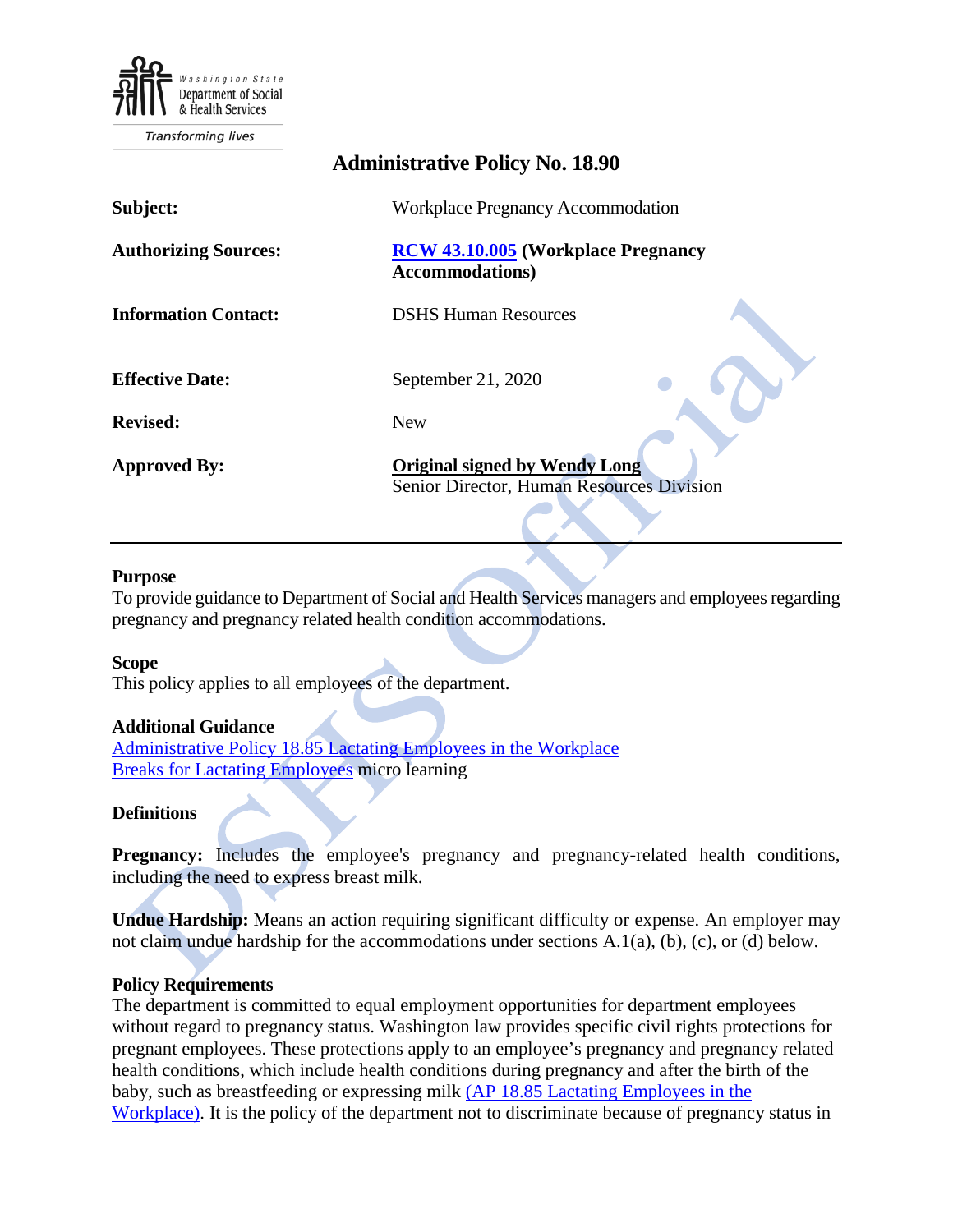Administrative Policy No. 18.90 September 21, 2020 Page 2

any term or condition of employment, or in access to programs, facilities, and services offered by the department.

- A. The department must:
	- 1. Provide the following accommodations without written health care provider certification when an employee requests:
		- a. Frequent, longer, or flexible restroom breaks.
		- b. Modification to a no food or drink policy.
		- c. Seating or allowing the employee to sit more frequently
		- d. Limits on lifting more than 17 pounds.
- B. The department may require:
	- 1. Written healthcare provider certification when an employee requests:
		- a. Job restructuring, part time or modified work schedules, reassignment to a vacant position, or acquiring or modifying equipment, devices, or an employee's workstation.
		- b. A temporary transfer to a less strenuous or less hazardous position.
		- c. Assistance with manual labor and limits on lifting 17 pounds or less.
		- d. Scheduling flexibility for prenatal visits.
		- e. Reasonable break time for an employee to express breast milk or breastfeed for two years after the child's birth and in accordance with AP 18.85 lactating employees in the workplace, including a private location, other than a bathroom, that is shielded from view and free of intrusion from co-workers and the public, if such a location exists at the place of business or worksite. If the employee's location does not have a space for the employee to express milk, the administration will work with the employee to identify a location to accommodate the employee's needs.
		- f. Any further pregnancy accommodation that the employee may need.
- C. For additional information, please contact a department human resource division reasonable accommodation specialist.
- D. The department is prohibited from:
	- 1. Failing or refusing to make reasonable accommodation for an employee for pregnancy unless the department can demonstrate that doing so would impose an undue hardship on the department's program, enterprise or business.
	- 2. Taking adverse action against pregnant employees because they request, decline, or use an accommodation under this section that affects the terms, conditions, or privileges of employment.
	- 3. Denying employment opportunities to pregnant or lactating employees who are otherwise qualified if such denial is based on the employer's need to make a reasonable accommodation.